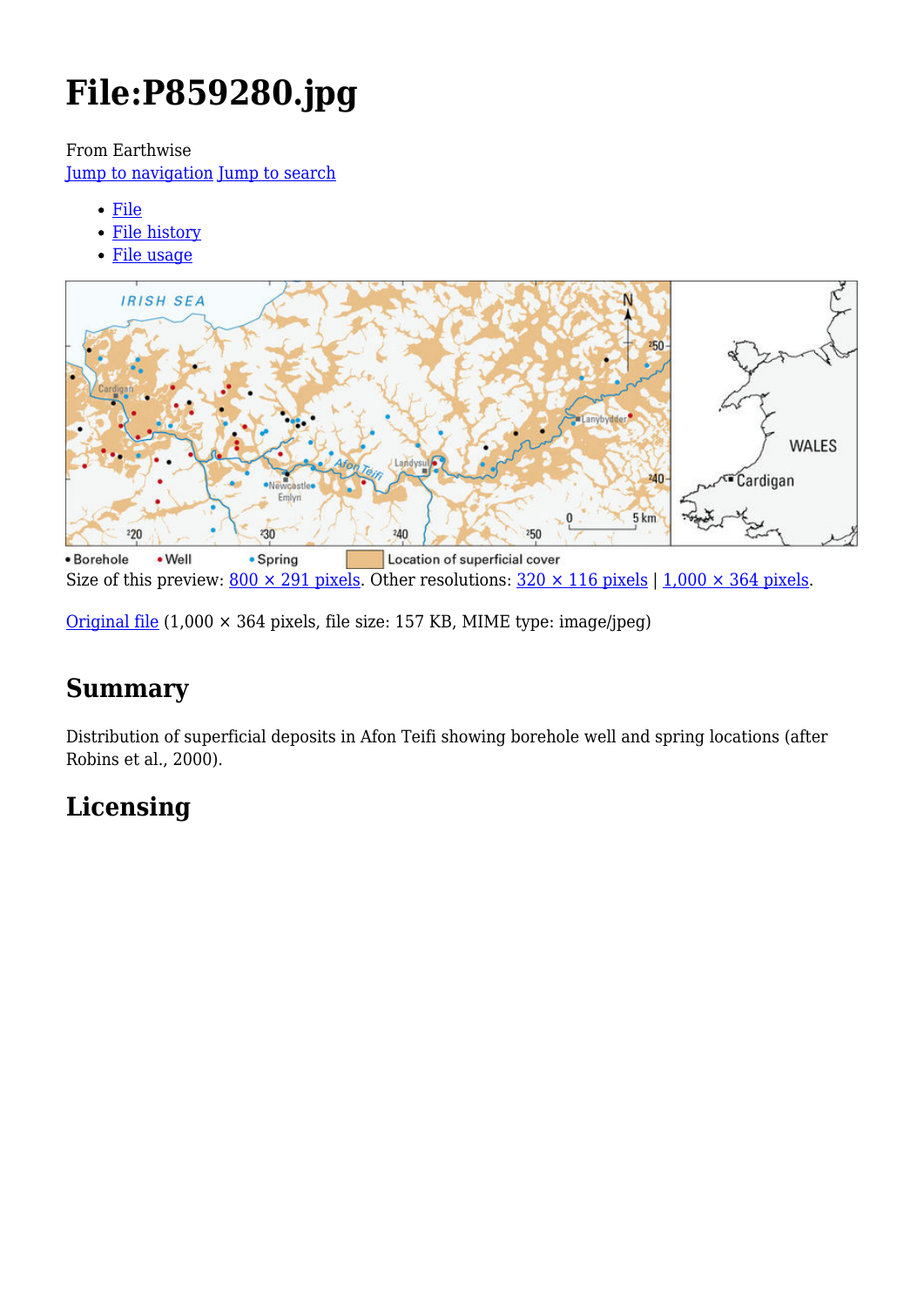Download of 1000 x 1000 pixel images is free for all non-commercial use - all we ask in return is for you to acknowledge BGS when using our images. Click our Terms and Conditions link below for information on acknowledgement text, and to find out about using our images commercially.

#### **Copyright**

The images featured on this site unless otherwise indicated are copyright material of the Natural Environment Research Council (NERC), of which the British Geological Survey is a component body. The British Geological Survey encourages the use of its material in promoting geological and environmental sciences. The images may be reproduced free of charge for any non-commercial use in any format or medium provided they are reproduced accurately and not used in a misleading or derogatory context. Where any images on this site are being republished or copied to others, the source of the material must be identified and the copyright status acknowledged. The permission to reproduce NERC protected material does not extend to any images on this site which are identified as being the copyright of a third party. Authorisation to reproduce such material must be obtained from the copyright holders concerned.

#### **Non-commercial Use**

Use of the images downloaded from this site and reproduced digitally or otherwise may only be used for non-commercial purposes, which are:-

- Private study or research for a non-commercial purpose
- Education for teaching, preparation and examination purposes

When using the images please credit 'British Geological Survey' and include the catalogue reference ('P Number') of the item to allow others to access the original image or document. Noncommercial users of the images from this site are restricted to downloading no more than 30 images, without seeking further permission from [enquiries@bgs.ac.uk](mailto:enquiries@bgs.ac.uk)

#### **Commercial Use**

For commercial use of these images for which higher resolution images are available, individual permissions and/or licences arrangements should be agreed by contacting [enquiries@bgs.ac.uk](mailto:enquiries@bgs.ac.uk) Commercial use will include publications in books (including educational books), newspapers, journals, magazines, CDs and DVDs, etc, where a cover charge is applied; broadcasts on TV, film and theatre; and display in trade fairs, galleries, etc. If you are in doubt as to whether your intended use is commercial, please contact [enquiries@bgs.ac.uk](mailto:enquiries@bgs.ac.uk)

#### **Warranty**

Use of the images downloaded from this site is at the users own risk. NERC gives no warranty as to the quality of the images or the medium on which they are provided or their suitability for any use.

# **File history**

Click on a date/time to view the file as it appeared at that time.

| Date/Time                  | <b>Thumbnail</b> | <b>Dimensions</b>                        | User                       | <b>Comment</b>                                                                                                                            |
|----------------------------|------------------|------------------------------------------|----------------------------|-------------------------------------------------------------------------------------------------------------------------------------------|
| current 08:05, 20 May 2014 |                  | $1,000 \times 364$<br>$(157 \text{ KB})$ | $Dbk$ (talk  <br>contribs) | Distribution of<br>superficial deposits in<br>Afon Teifi showing<br>borehole well and<br>spring locations (after<br>Robins et al., 2000). |

You cannot overwrite this file.

# **File usage**

The following page links to this file: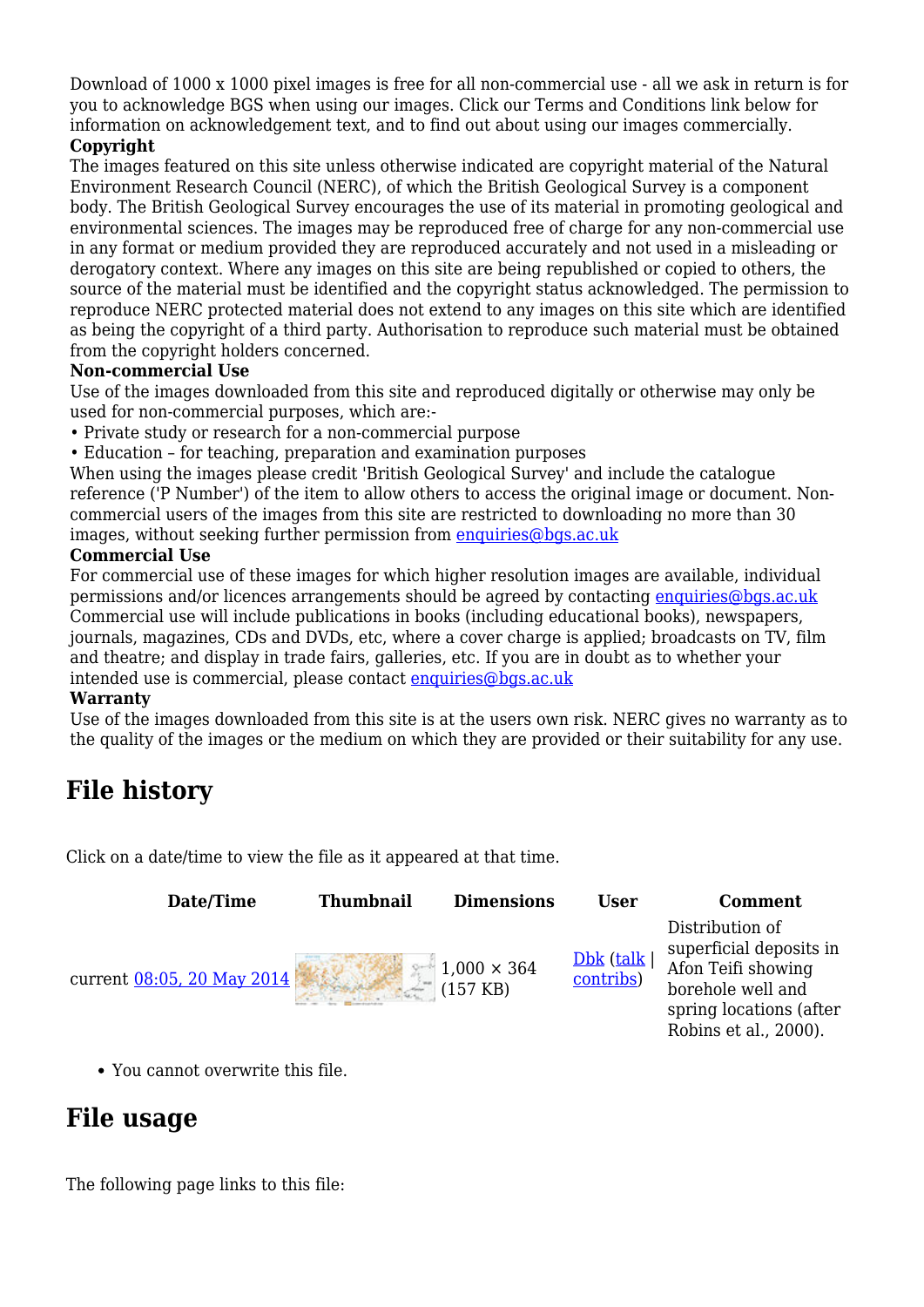[Hydrogeology of Wales: Quaternary aquifers - Afon Teifi](http://earthwise.bgs.ac.uk/index.php/Hydrogeology_of_Wales:_Quaternary_aquifers_-_Afon_Teifi)

Retrieved from ['http://earthwise.bgs.ac.uk/index.php?title=File:P859280.jpg&oldid=3724](http://earthwise.bgs.ac.uk/index.php?title=File:P859280.jpg&oldid=3724)'

# **Navigation menu**

### **Personal tools**

- Not logged in
- [Talk](http://earthwise.bgs.ac.uk/index.php/Special:MyTalk)
- [Contributions](http://earthwise.bgs.ac.uk/index.php/Special:MyContributions)
- [Log in](http://earthwise.bgs.ac.uk/index.php?title=Special:UserLogin&returnto=File%3AP859280.jpg&returntoquery=action%3Dmpdf)
- [Request account](http://earthwise.bgs.ac.uk/index.php/Special:RequestAccount)

### **Namespaces**

- [File](http://earthwise.bgs.ac.uk/index.php/File:P859280.jpg)
- [Discussion](http://earthwise.bgs.ac.uk/index.php?title=File_talk:P859280.jpg&action=edit&redlink=1)

 $\Box$ 

### **Variants**

### **Views**

- [Read](http://earthwise.bgs.ac.uk/index.php?title=File:P859280.jpg&stable=1)
- [Pending changes](http://earthwise.bgs.ac.uk/index.php?title=File:P859280.jpg&stable=0&redirect=no)
- [View source](http://earthwise.bgs.ac.uk/index.php?title=File:P859280.jpg&action=edit)
- [View history](http://earthwise.bgs.ac.uk/index.php?title=File:P859280.jpg&action=history)
- [PDF Export](http://earthwise.bgs.ac.uk/index.php?title=File:P859280.jpg&action=mpdf)

 $\Box$ 

### **More**

### **Search**

Search Go

### **Navigation**

- [Main page](http://earthwise.bgs.ac.uk/index.php/Main_Page)
- [Recent changes](http://earthwise.bgs.ac.uk/index.php/Special:RecentChanges)
- [Random page](http://earthwise.bgs.ac.uk/index.php/Special:Random)
- [Help about MediaWiki](https://www.mediawiki.org/wiki/Special:MyLanguage/Help:Contents)

## **Tools**